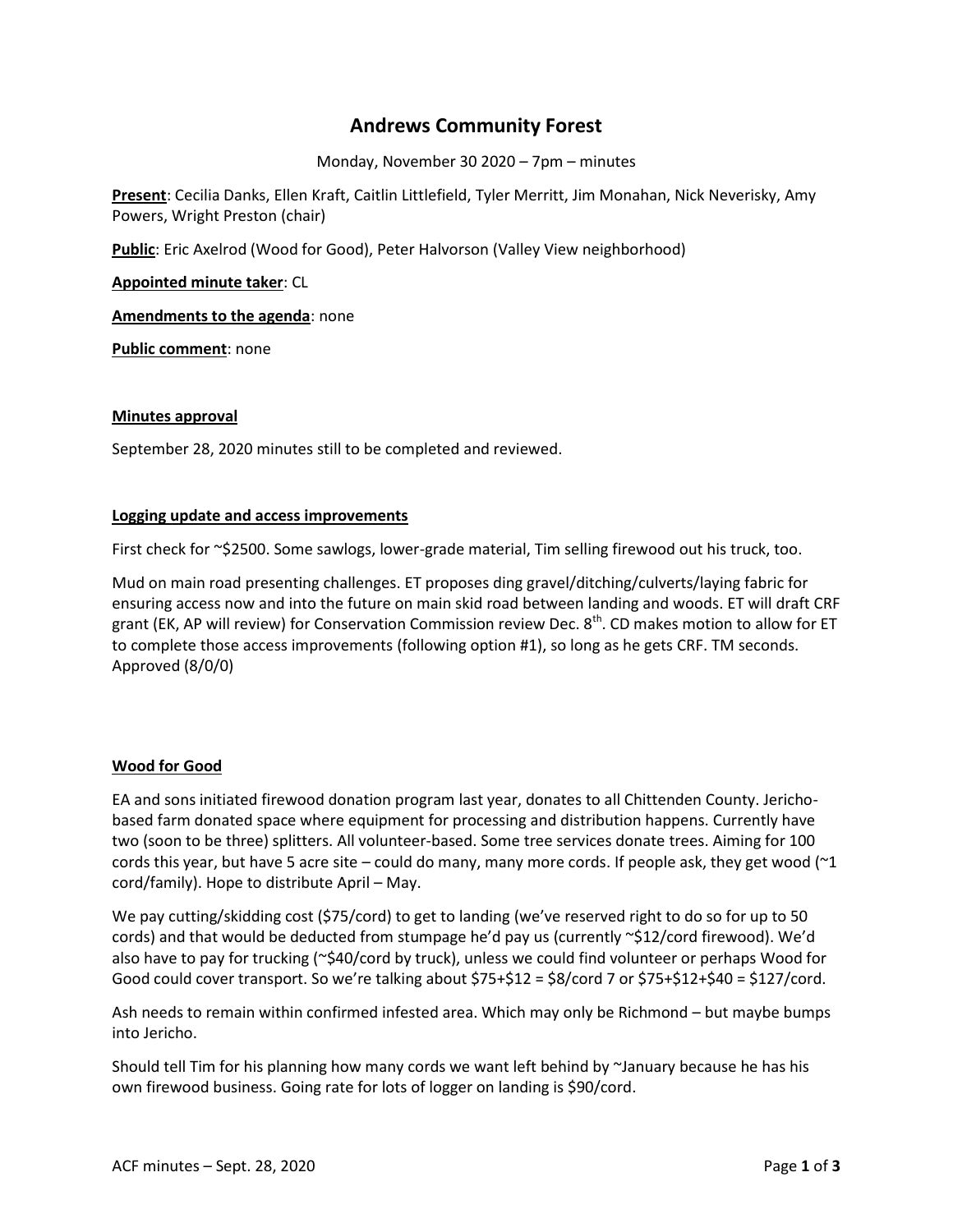EA indicates we could earmark most for Richmond. CD suggests Richmond Food Bank may be good avenue.

# **EAB Grant**

CL reports town received \$15k grant from Urban and Community Forestry; CRF will match \$15 -- \$7k of which is not yet accounted for. Soliciting ideas. Maybe that's focusing on River Trail, maybe that's creative demonstrations in ACF. Welcome any/all suggestions, including of artisans/woodworkers who

## **ATV use on ACF – new gate**

Tim (logger) reported ATV activity. Had fuel caps removed from logging equipment. WP saw heightened activity, esp. on western boundary. WP put up gate. WP says it has stopped traffic.

PH and WP had exchange re: ensuring gates are more pedestrian-friendly. PH has shared photos of desired, friendlier gates. PH expresses that he and neighbors are not seeing the sort of ATV activity and are generally dissatisfied by the gate. Need to ensure gate can allow for snowmobiles and VAST groomers. Also pole gates (e.g., with one boom that swings out) can be deadly if people plow into them.

NN will join PH to evaluate potential alternative designs. Or consider removing 1-2 trees to enable 30- 36" passage. CD wants it to be welcoming, but not break the bank – removing a tree or two may do that. CL concurs. AP asks PH if welcoming sign may help. Yes. Many people – not just neighbors – access and use forests.

In general PH speaks to general sense that public feels that ACF is coming under tighter control and that people aren't able to do what they may want to do (e.g., disk golf). Brief discussion re: continuing to engage residents in a manageable way to ensure we're meeting needs/desires. There was substantial outreach during ACF acquisition. Do we need to regularly re-engage?

## **Survey pins**

Missing multiple logging pins. Surveyor has estimated \$450 to find and/or set four survey pins. This is area where we're logging and having ATVs entering area. Unclear precisely where boundary with Maple Wind is. May/may not ask Bruce of Maple Wind if they'd split cost; regardless will reach out to inform. CD revises motion re: access improvements CRF. TM seconds. Approved (8/0/0)

## **Snowmobile access**

Local residents (Pratt) seek to use (now unmaintained) VAST trail in ACF. Due to explanation below, they would be doing so as private individuals, not as VAST members.

Has been part of VAST, but landowners on Gov Peck have closed access from their land and so VAST is no longer maintaining trails across ACF reports JC. So if folks are using VAST trails, they're doing so as private users and not VAST affiliates. In which case we wouldn't be receiving any of the benefits associated with being under VAST – e.g., maintenance, protections, defense coverage for any liabilities that arise on the land. In general, VT has very friendly statute affording statutory protection if someone